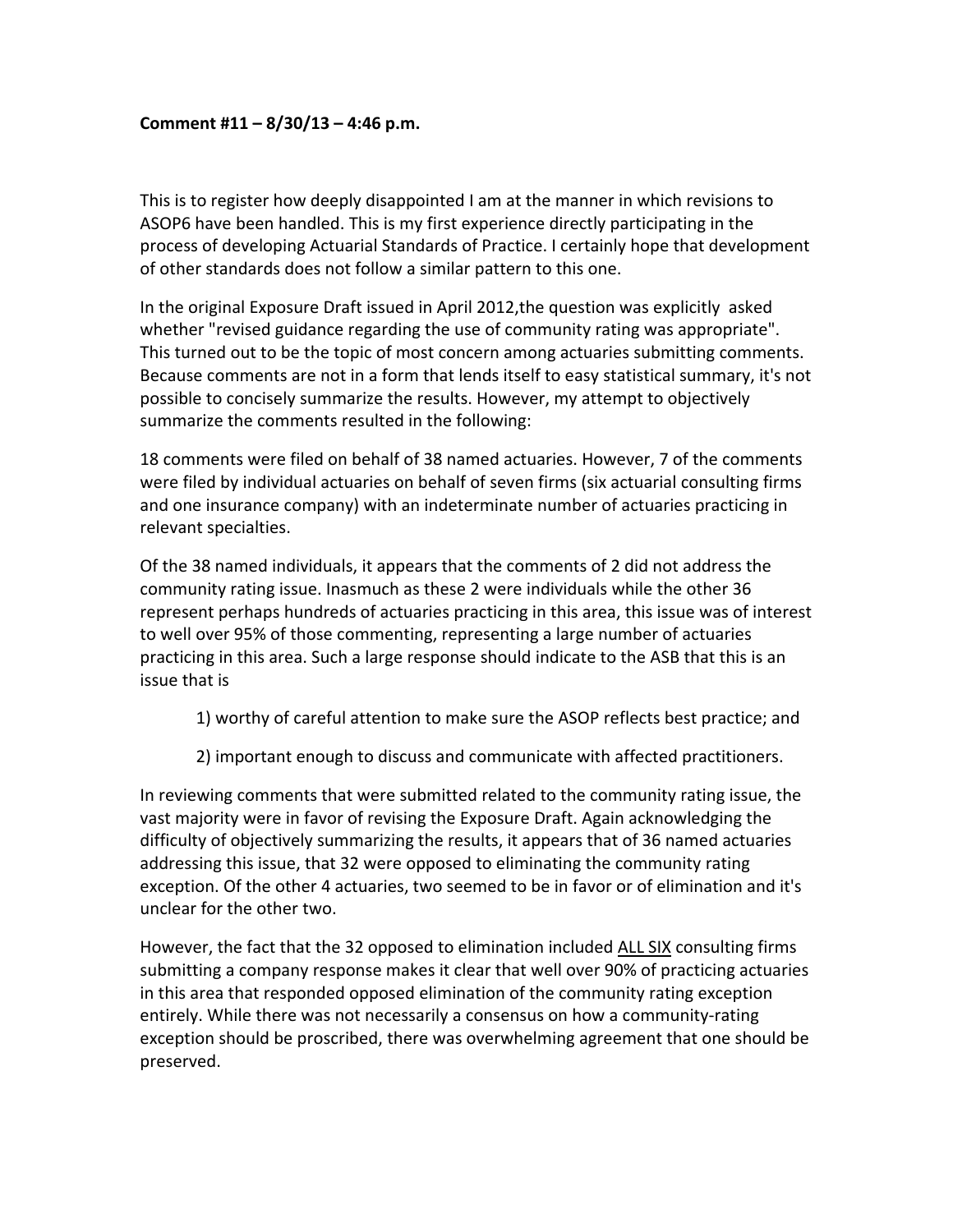Subsequent to receiving the above responses, the ASB issued a second Exposure Draft to ASOP6 in March of 2013. It included some cosmetic changes but retained language eliminating the community rating exception! Even worse, despite the time taken by commenters to thoughtfully articulate reasons for disagreeing with the original Exposure Draft in this regard, the second Exposure Draft contained *not a single* response to any of the well‐reasoned objections other than that the reviewers disagreed and made no changes. At the very least, the ASB should have made an effort to consolidate the objections and respond to each one.

The ASB's treatment of interested actuaries shows utter disrespect for those of us who took time to explain why the proposed guidance was flawed. It is difficult for me to fathom how the ASB can issue something purported to be a standard of practice when well over 90% of actuaries practicing in related fields disagree with a key provision of the proposed standard.

I certainly hope that the ASB reconsiders its refusal to acknowledge actuarial practice in this area. I would be happy to participate more directly in coming up with a better standard in this regard and I don't doubt that many other commenters would be willing to, as well.

I'm at a loss to understand how the ASB could so thoroughly ignore the input of the vast majority of practicing actuaries. I suspect it is because, for a variety of reasons, this issue overwhelmingly affects public sector plans. The community-rating exception was widely used for small public plans, in particular, so flaws in the original ASOP6 did not interfere with practice in this area. I can only infer that actuaries practicing in the public sector plans and small employer plans are underrepresented in the committee responsible for this ASOP. Even so, the Committee should have taken seriously the overwhelming input of those commenting. The remedy for underrepresentation on the committee should be solicitation and consideration of comments. But as far as I can tell comments are, instead, just a hollow gesture to make actuaries feel involved while the reality is that the only comments the committee pays attention to are those that substantiate the committee's own views.

If the final ASOP is issued without due regard for the opinions of practicing actuaries , this will end up giving our profession a huge black eye. It is difficult to see how this ASOP could be used to guide practice when I have overwhelming evidence that it is not the effective standard of practice in this area. Publishing something purporting to be a standard of practice does not make it one. Should ASOP6 not be modified to reflect best practice; and given the overwhelming objection to this section of the ASOP by actuaries practicing in this area, I see little alternative than to use my best efforts – perhaps in cooperation with other practicing actuaries – to fashion a separate standard that actually does reflect best practice and is based on sound actuarial principles and practical considerations – in other words, do what the ASB should have done in the first place.